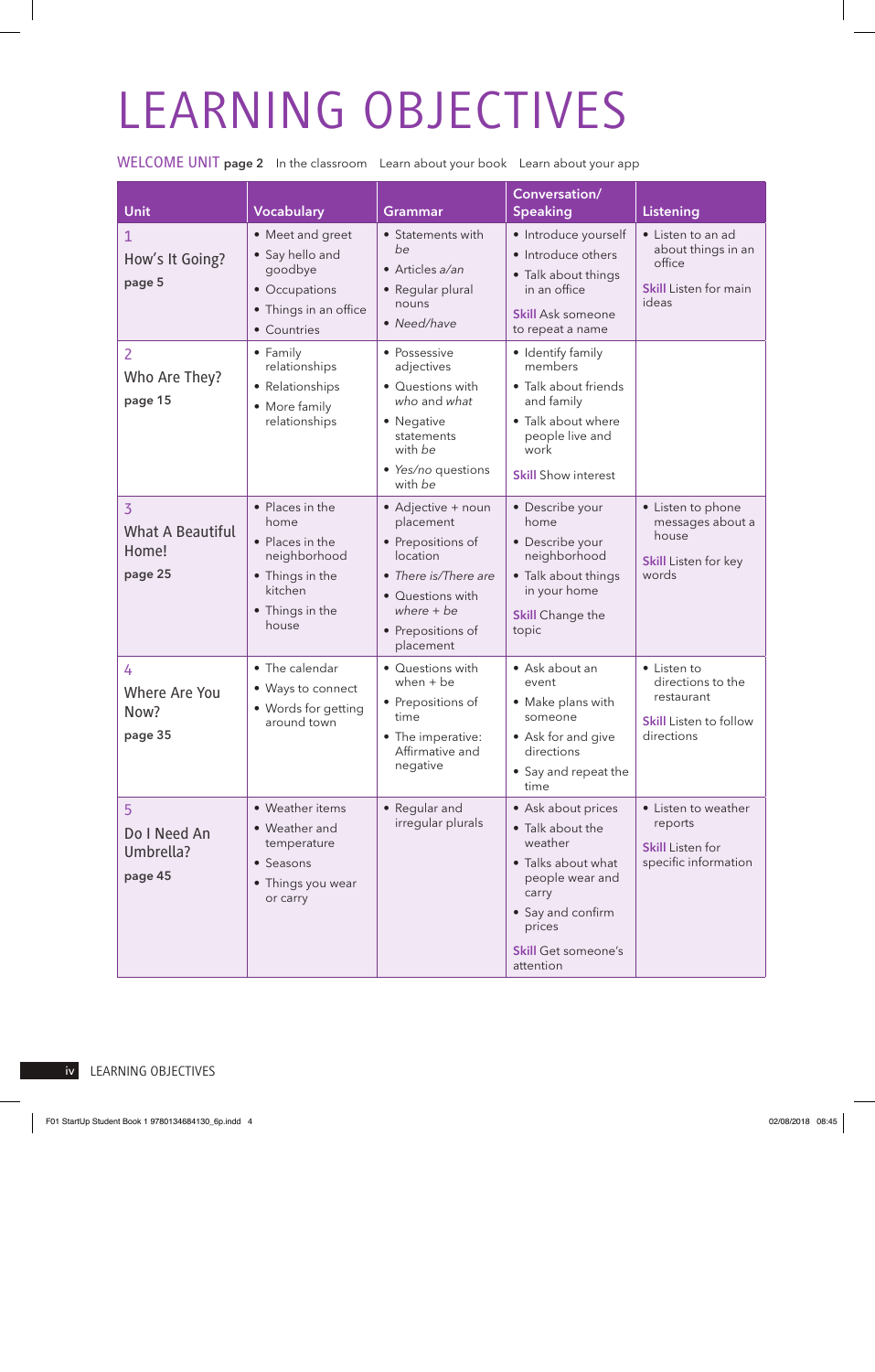| Pronunciation                                                                          | Reading                                                                                    | <b>Writing</b>                                                                         | <b>Media Project</b>                                             | <b>Learning Strategy</b>                      |
|----------------------------------------------------------------------------------------|--------------------------------------------------------------------------------------------|----------------------------------------------------------------------------------------|------------------------------------------------------------------|-----------------------------------------------|
| • Stressed words<br>• Stressed syllables                                               | • Read contact<br>information<br><b>Skill Skim</b>                                         | • Write contact<br>information<br><b>Skill Capitalize</b><br>proper nouns              | · Make a video<br>about where you<br>work or do your<br>homework | Vocabulary<br>• Use sticky notes              |
| • The voiced th<br>sound /ð/<br>• Linking words<br>together                            | • Read about<br>someone's family<br><b>Skill Reread</b>                                    | • Write about your<br>family<br>Skill Form the<br>possessive                           | • Describe photos<br>of family and<br>friends                    | <b>Vocabulary</b><br>• Learn related<br>words |
| $\bullet$ The vowel /a/<br>in unstressed<br>syllables<br>• Stress in<br>compound nouns | • Read an ad for an<br>apartment for rent<br><b>Skill Use</b><br>background<br>information | • Write an ad for an<br>apartment for rent<br><b>Skill Write complete</b><br>sentences | · Make a video<br>about a room in<br>your home                   | Pronunciation<br>• Clap your hands            |
| $\bullet$ The sound / $\alpha$ /<br>• Stress in numbers                                | • Read about a plan<br>to meet<br><b>Skill Ask and answer</b><br>questions                 | · Write about a plan<br>to meet<br><b>Skill Use end</b><br>of sentence<br>punctuation  | • Describe photos<br>of places and how<br>to get there           | Grammar<br>• Make translation<br>flashcards   |
| • The letter o<br>• Plural nouns                                                       | • Read messages<br>about weather<br><b>Skill Scan for details</b>                          | • Write a message<br>about weather<br><b>Skill Use</b><br>capitalization               | • Make a video<br>of your favorite<br>clothes                    | Vocabulary<br>• Make picture<br>flashcards    |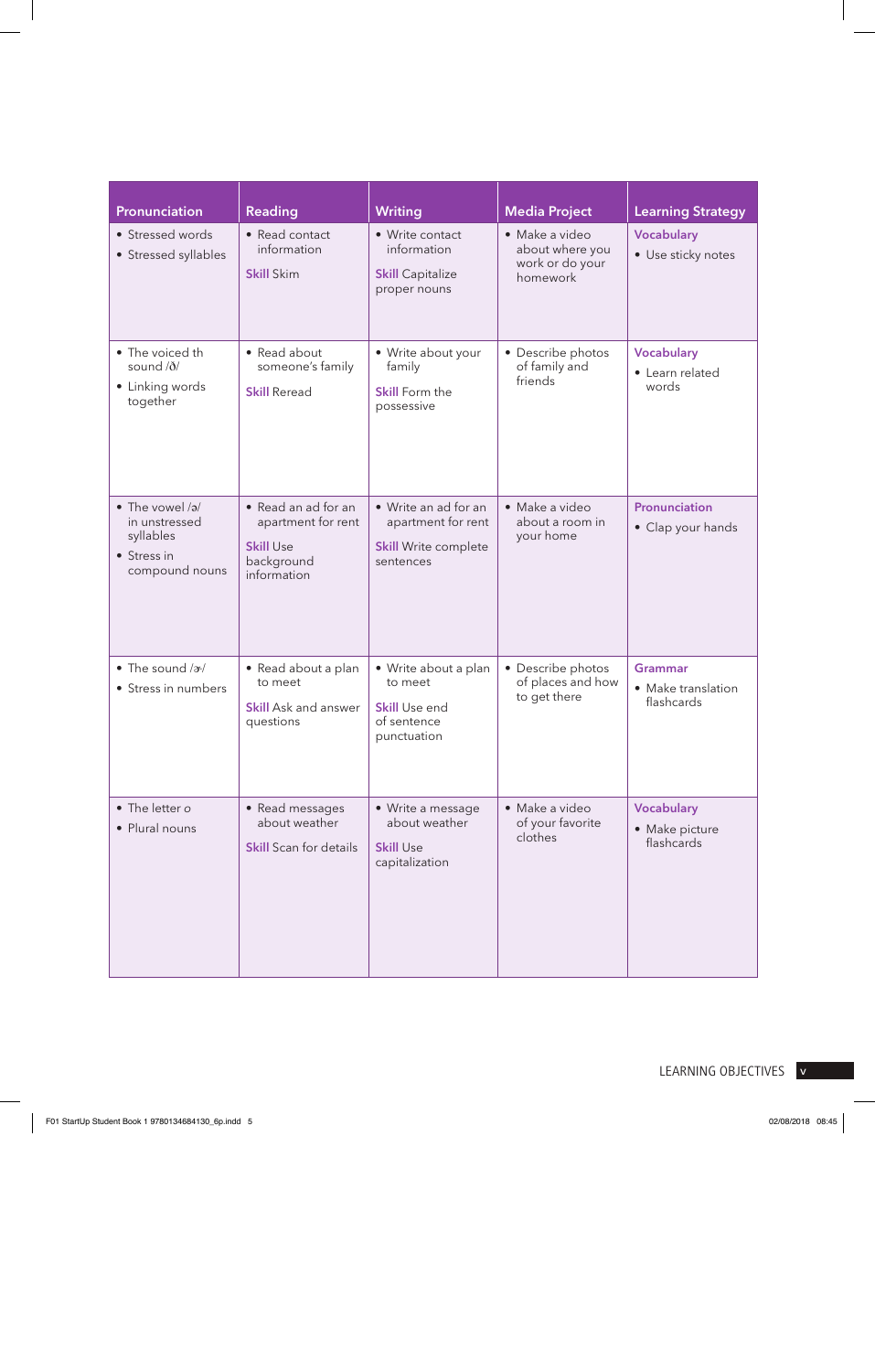| Unit                                          | Vocabulary                                                                  | Grammar                                                                                                                                                                          | Conversation/<br>Speaking                                                                                                                                | Listening                                                                             |
|-----------------------------------------------|-----------------------------------------------------------------------------|----------------------------------------------------------------------------------------------------------------------------------------------------------------------------------|----------------------------------------------------------------------------------------------------------------------------------------------------------|---------------------------------------------------------------------------------------|
| 6<br>What Do You Like<br>To Do?<br>page 55    | • Types of music<br>• Interests<br>• Free-time activities                   | · Simple present:<br>Affirmative<br>and negative<br>statements<br>· Simple present:<br>Yes/no questions<br>and short answers<br>· Simple present:<br>Wh-questions<br>and answers | · Talk about music<br>• Talk about<br>interests<br>· Talk about free-<br>time activities<br>Skill Ask about how<br>someone is                            |                                                                                       |
| 7<br>Are You Ready To<br>Order?<br>page 65    | • Food groups<br>• Food and<br>beverages<br>• Restaurant items              | • Count / Non-<br>count nouns<br>• Some and any<br>• Can and could for<br>requests<br>• Some and any<br>as indefinite<br>pronouns                                                | • Talk about food<br>• Order in a<br>restaurant<br>• Ask for restaurant<br>items<br><b>Skill Use polite</b><br>expressions                               |                                                                                       |
| 8<br>Do You Have A<br>Reservation?<br>page 75 | • Personal care<br>items<br>• Places in a hotel<br>• Places in a city       | • There is/There are<br>• Like, want, need +<br>infinitives<br>• Prepositions of<br>place: At, on, in                                                                            | • Ask for personal<br>care items<br>• Give directions in<br>a building<br>• Talk about where<br>places are located<br><b>Skill Show</b><br>understanding | • Listen to questions<br>about locations<br><b>Skill Listen for</b><br>location words |
| 9<br>Is Everything Ok?<br>page 85             | • Describing things<br>• Technology<br>• Daily activities                   | • Possessive nouns<br>· This/that/these/<br>those<br>• Present<br>continuous:<br>Statements and<br>questions<br>• Adverbs of<br>frequency                                        | • Describe things<br>people own<br>• Talk about what<br>you're doing<br>• Talk about daily<br>activities<br>Skill Ask about a<br>problem                 | • Listen to a<br>podcast about<br>stress<br><b>Skill</b> Listen for<br>numbering      |
| 10<br>How Was Your<br>Weekend?<br>page 95     | • Describing<br>activities<br>• Weekend activities<br>• Vacation activities | • Simple past with<br>be<br>· Simple past:<br>Statements and<br>yes/no questions<br>· Simple past: Wh-<br>questions and<br>irregular verbs                                       | • Describe your<br>weekend<br>• Talk about past<br>activities<br>· Talk about a past<br>vacation<br><b>Skill Agree with</b><br>someone                   | • Listen to a radio<br>show about a<br>vacation<br><b>Skill Make</b><br>inferences    |

REFERENCE page 131